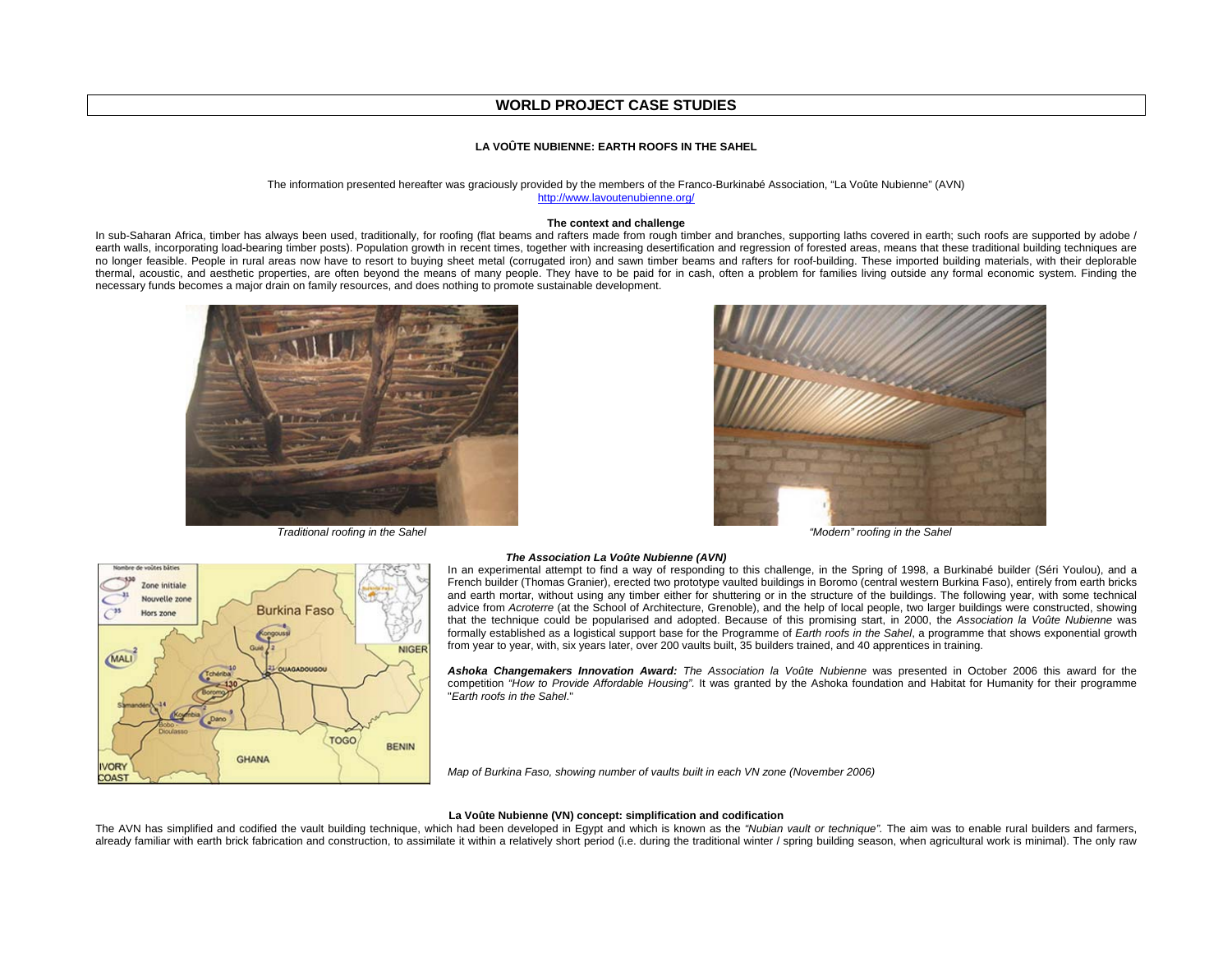material used is earth, for making both mortar, and mud bricks dried in the sun (adobes), timber shuttering is not needed to support the vault during construction, and existing traditional methods have been simplified and adapted to provide protection during the short but heavy rainy seasons of sub-Saharan Africa.

A number of specific innovations, taken together, distinguish the VN technique:

- $\bullet$  A strict specification of building requirements for foundations, side walls, gable walls, openings, and of course the actual vaults which empirically should not exceed an internal width of  $\pm 3.2$  m.
- The use of a stranded quide wire stretched between the two gable walls, along which runs a ring with a standard length of cord, to define a constant radius for the initial definition of the vault.
- The transformation of the upper section of the vault from a semi-circular to an elliptical shape, empirically, by the addition of a finger's length to the radius for each succeeding course of bricks over 70 degrees (thus approaching the ideal, Nubian, catenary curve).
- Use of specially made bricks for the vault, composed of high quality earth (i.e. as used for granaries) mixed with straw, with optimal dimensions of ~ 24 cm long x 12 cm wide x 4.5 cm thick, light enough to stick to the fresh mortar near the top of the vault.
- The inclination of the brick rows of the vault to a lower angle than vertical  $(±60^{\circ})$ , to make the already built rows bear a part of the load of the rows actually being built.
- Use of oil drums as temporary supports for forming window and door arches.
- The use of plastic sheeting over the roof, covered by a final waterproof rendering (at least 6 cm deep) to protect it from solar degradation, and to reduce the annual maintenance load for the roof.



#### **Foundations and walls**

Depending on the properties of the ground and the site of the building, *foundations* can vary from 20 to 45 cm deep. They are filled with rocks, bound with an ordinary earth mortar. In sites where there may be strong flows of surface water during the rainy season, the foundations may be raised  $10 - 15$  cm above ground level.

Load-bearing walls which carry the vault are around 60 cm thick (depending on the dimensions of the brick moulds being used). The courses are built with an alternate bond pattern of stretcher and headers. Recesses and openings are built into the thickness of the walls, for doors, windows, cupboards, alcoves, and shelving. These are headed with arched lintels (built over oil drums as a temporary support); their use can be modified according to the needs of the owner. These are built before construction of the main vaults starts.

Gable walls are built with courses of bricks laid in header, and are around 40 cm thick. They are raised to lean slightly inwards (by around 1.5 cm for each metre of height).

#### **Vault construction**

Vaults are built without any shuttering. The adobe bricks which are used to build the vault are very flat ones: 24 cm x 12 cm x 4.5 cm. They are often made of the same soil used for building granaries. The bricklayer, using a mortar made from the same earth, starts the vault by laying the first courses against one of the gable walls

A cable made of six steel wires coiled together is stretched between the two gable walls, at the height of the base of the vault. This defines the central axis of the vault, and a cord fixed to a sliding ring on the cable acts as a guide to ensure that the bricklayer maintains a constant radius for the vault. The upper section of the vault is transformed empirically from a semi-circular to an elliptical shape, by the addition of a finger's length to the radius for each succeeding course of bricks over 70°.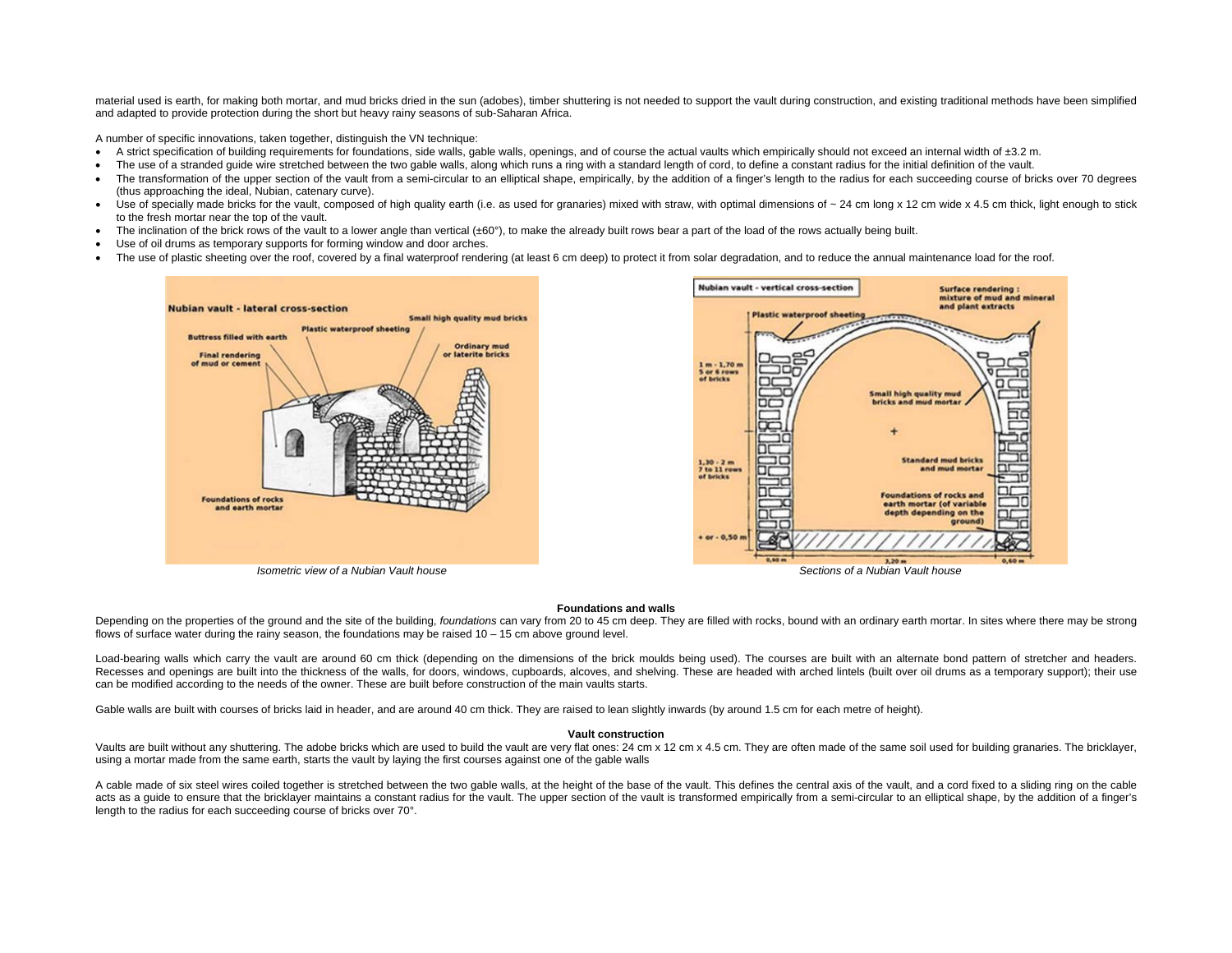



*Setting-up and levelling of the guide cable Vault construction using the compasses, which slides on the guide cable*

The builder alternates work on the top of the vault, which requires some waiting time between each course for the mortar to dry, and the sides, which are easier to construct. Buttresses are formed on the completed vaults by raising the side walls by 8 to 10 courses of large bricks, and by filling the gap so created with plain earth.

Finally, the roof is waterproofed, using plastic sheeting (locally manufactured *FasoPlast,* costing around 400 CFA francs/m<sup>2</sup>), over a smooth coat of mud mortar. The sheeting is then covered with a rendering around 5 cm deep of enriched mud mortar (using traditional additives), which both protects the plastic from damage by the sun, and provides additional protection against heavy rains.

## **Training through apprenticeship**

Training of apprentices takes place exclusively on the job, on VN building sites, under the quidance of a VN builder; familiar tools are used for the work, with no need for special devices or machinery. This method matches perfectly with deeply embedded cultural traditions, and encourages local and community involvement in construction. The time needed to learn how to build a VN house depends on the previous skills of the apprentice (a farmer with no prior building expertise will need more time than an experienced builder who just needs to learn the vault construction technique).

Builders and apprentices who want to be trained in using the VN technique are asked to contact the project office at Boromo. After coming to an agreement, board, lodging, and transport to the relevant building sites, is provided (as well as a monthly payment of about 25,000 CFA francs, depending on experience, and progress made). At the end of the apprenticeship period, trained builders can either set themselves up as individual entrepreneurs (with help from the Association's network of contacts), and/or in agreement with the Association, become trainers themselves.

### **Comparative costs**

It is not an easy task to compare costs between a VN house and the houses built with "modern techniques" or the traditional ones with timber support for the roof terrace. Thermal insulation / comfort qualities are very different: a VN house is far more comfortable and better insulated from heat and cold than one with a tin roof. And in many parts of the Sahel, the traditional timber support and earth flat roof terrace is no longer an option.

Furthermore, the costs of a VN house vary from region to region (higher in urban than in rural zones, because of the transportation cost of adobes). The cost depends also on climatic conditions (availability of water for making bricks and mortar). Costs of materials are very different, with imported tin roofing materials and beams, and cement and concrete blocks, costing far more in cash than earth bricks made in a village environment; but this is partly balanced by the fact that a VN house will require around three times as many earth bricks as a tin roof house

Furthermore, the cost proportion of labour to materials differs significantly from one method to another. The labour component in a VN house is much higher than for a tin roof house, thus providing employment and livelihood opportunities to people. There are also differences in ongoing maintenance costs, with earth roof VN houses requiring some maintenance and re-rendering every two years or so, after the end of the rainy season (however, the skills needed for such maintenance are well known, having been practised for generations on the traditional flat roof houses, and on communal buildings such as mosques).

A detailed evaluation of comparative costs of VN methods with the alternatives, in Burkina Faso concluded that a VN house in a rural zone can be up to 30% less expensive, on average, than an earth wall + corrugated iron roof house of the same size; however, in an urban milieu this advantage is lost, because of the cost of transporting the bricks from outside. Overall, the advantage of the VN method lays not so much in the fact that it may be 'cheaper', but that:

- The raw materials can be extracted, made, and transported locally;
- The client can, if required, provide a significant proportion of the labour;
- Payment for labour can be on a barter basis, outside formal economic circuits.

And, for sure, a VN house is far more comfortable and more agreeable to live in than one with a corrugated iron roof!

# **Modularity and customization**

The AVN has prepared for builders and clients five standard house plans, based on different permutations and combinations of one or more basic vaulted units; these range from a two-bedroom house to a simple 'bachelor pad'.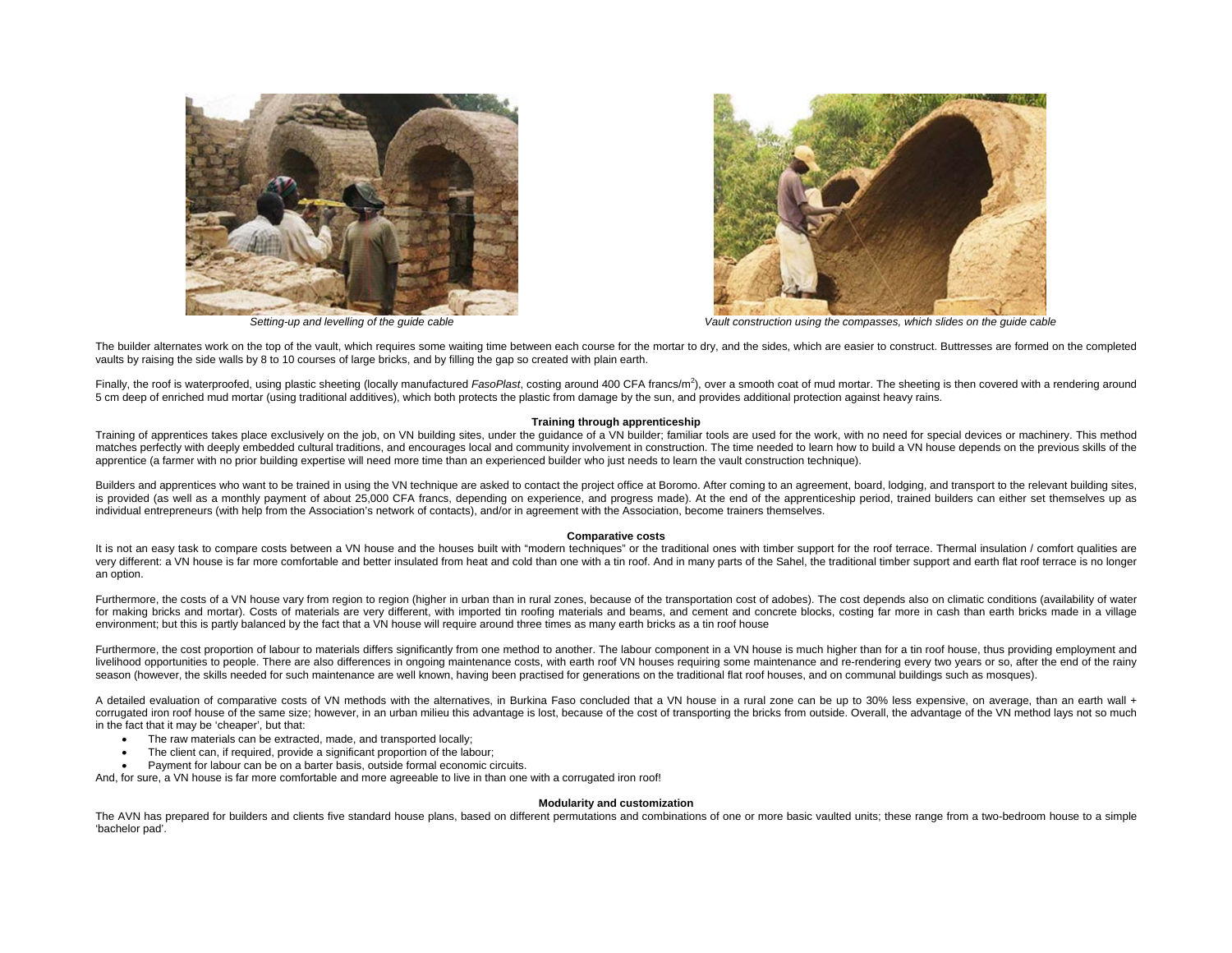Many examples have already arisen of adaptations and modifications of the VN technique, both by clients and builders, ranging from the very simple to the most sophisticated. Initial plans and dimensions have been changed, and improvements made to the layout and finishes, depending on clients' aspirations and resources. Such innovations enrich the scope of the VN principle, provided the basic technical principles of vault construction are respected.

Examples of popular modifications of interiors include integrating an electrical supply into the masonry, cement rendering of the lower half of internal walls, and interior showers with cement floors and tiling.

Modifications which reduce the maintenance load inherent to all earth-built constructions include: use of a mixture of sand, mud, oil, and tar for external rendering and roofs, cement rendering of external surfaces, with a tar finish to the roof, and use of locally produced laterite bricks, or clay fired bricks, for the gable walls and the external courses of load-bearing walls. It is possible to combine the VN earth-built technique with more modern materials and techniques, such as concrete beams and pillars, to create larger internal volumes for communal buildings such as churches and community centres.

# **CASE STUDY 1 Standard two-vault house**

\*\*\*\*\*\*\*\*\*\*\*\*\*\*\*\*\*\*\*\*\*\*\*\*\*\*\*\*

The standard two-vault house (living room, 2 bedrooms, shower and kitchen) has around 50  $m^2$  interior floor space. The usable area can be increased by transforming the roof into a flat terrace. The labour required for such a house is around 26 man days of two builders, and the same again for two apprentices and two labourers; materials needed are 30 barrows of laterite rocks, 4300 large bricks and 130 barrows of ordinary earth for the walls, 70 barrows of good quality earth for the vault bricks and mortar, and 150 barrels of water. Total cost (excluding land) for labour, materials, and finishes is the equivalent of around 800 USD.





*Construction of a nubian vault Completed vaulted roof* 



*Floor plan (AVN / Walter Dabiré)*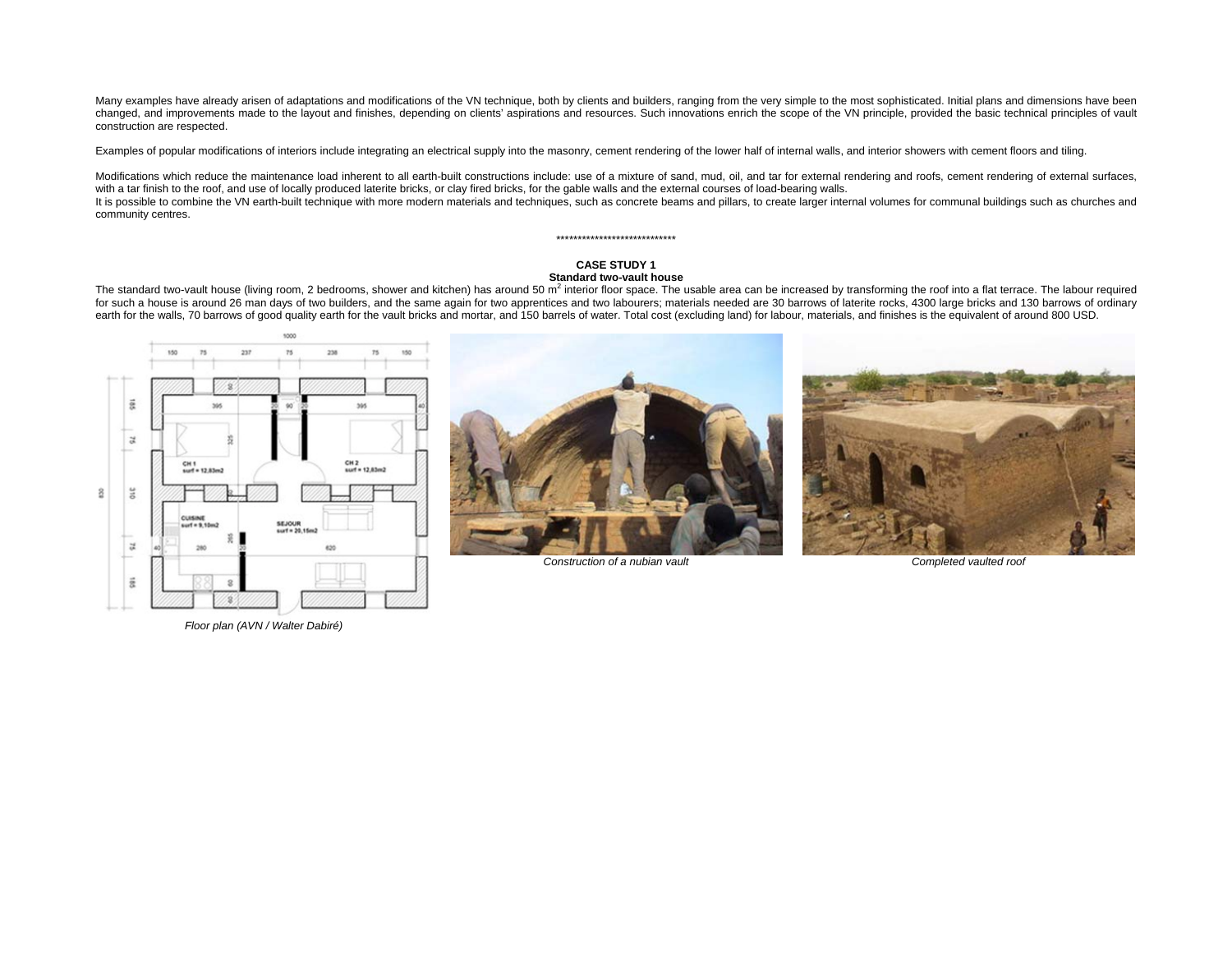





# **CASE STUDY 2 A two-storey house**

\*\*\*\*\*\*\*\*\*\*\*\*\*\*\*\*\*\*\*\*\*\*\*\*\*\*\*\*

Several two-storey VN houses have now been built. The house showed in the photos below (not in the plan, which is for a larger, five-vault house) at Boromo has three vaults on the ground floor, with a flat roof<br>which suppo finishes: 750 USD).





Plan of a two storey house – Ground floor (AVN / Walter Dabiré) Plan of a two storey house – First floor (AVN / Walter Dabiré) Construction of the vault

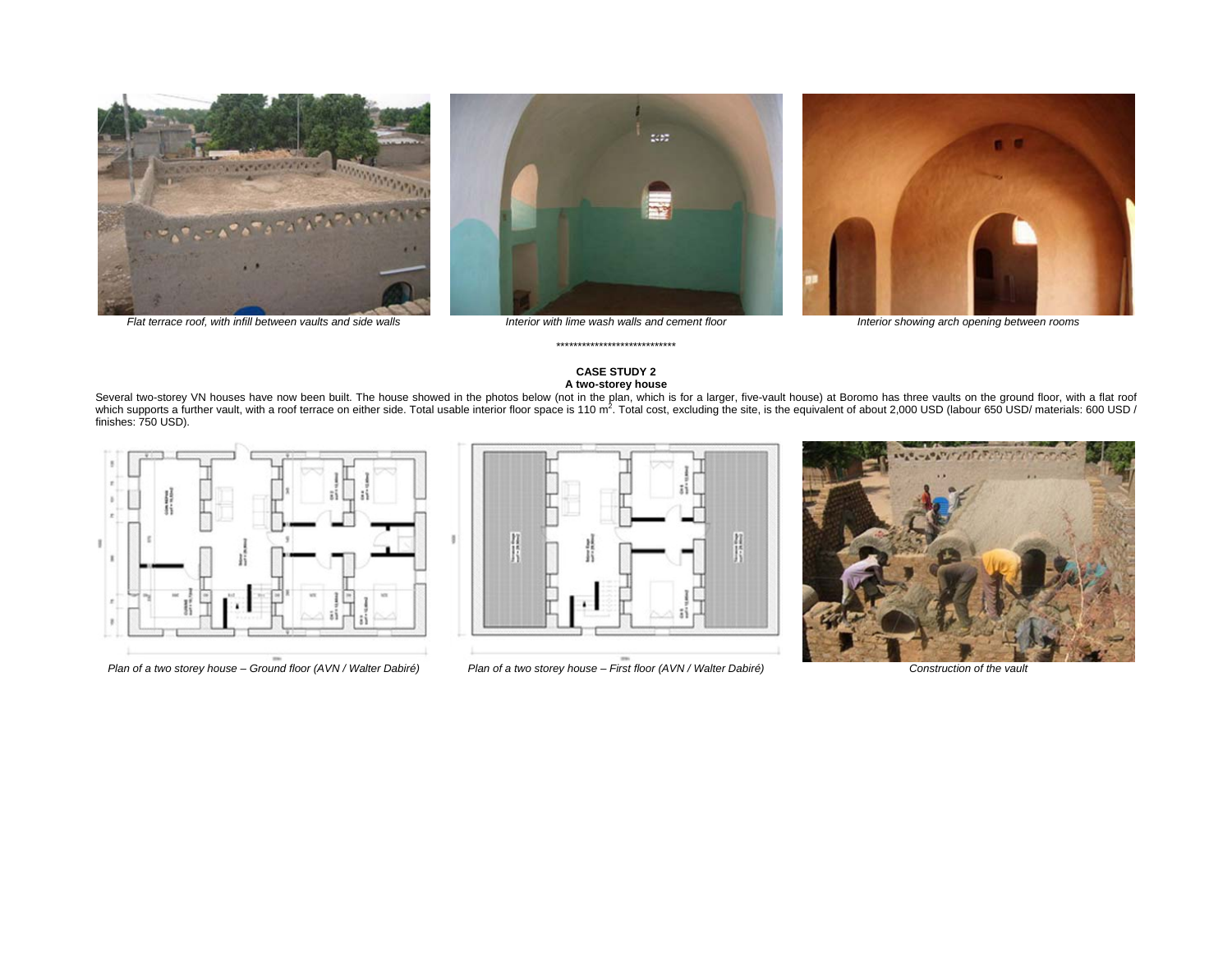

*Completed 2nd floor vault (flat roof) and terrace* 





*Internal view of the staircase*

*Topping out of 2nd floor vault* 



*Ground floor room*  \*\*\*\*\*\*\*\*\*\*\*\*\*\*\*\*\*\*\*\*\*\*\*\*\*\*\*\*

## **CASE-STUDY 3 A mosque**

The first VN mosque in Burkina Faso was built during the winter of 2005/2006. The construction was financed by a family from Ouagadougou, and was built in their home village of Kagalé (Kongoussi zone), with active participation from many of the villagers. The plans were drawn up by Urs Wyss, a structural engineer based in Ouagadougou, who also acts as a technical advisor to the VN Association. The ground floor of the mosque is composed of two large vaults side-by-side, with many arched openings between them to provide a relatively large floor area of 70 m<sup>2</sup>. An external staircase on the flank leads to two small vaults on the roof, one for the call to prayers, the other a minaret. Total cost was the equivalent of about 1,050 USD, including labour, materials, and finishes (excluding the land).